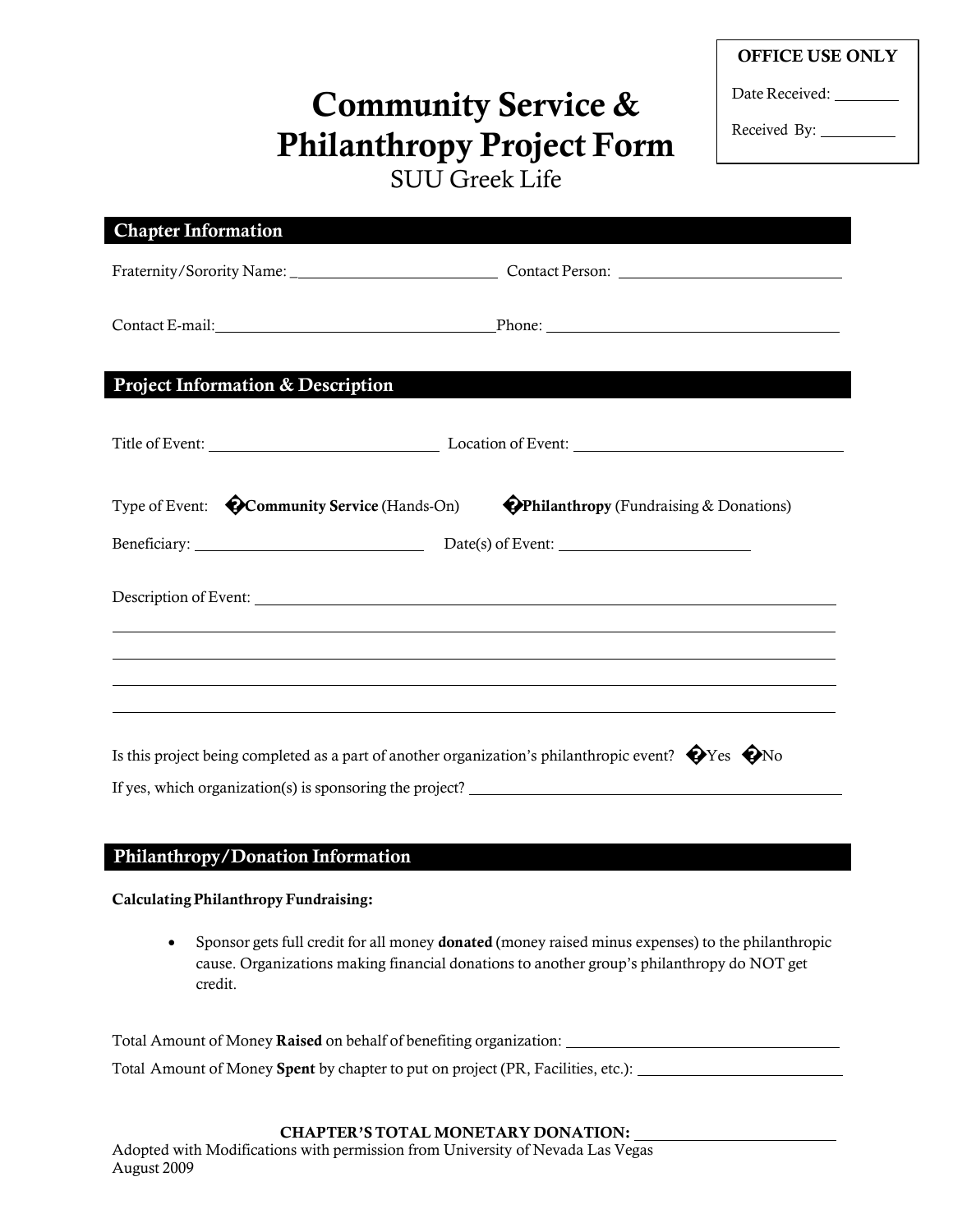#### **Calculating Philanthropy Donations:**

 Sponsoring organization gets full credit for all material goods **donated** to the philanthropic cause. Organizations making material donations to another organization's philanthropy do NOT get credit.

Examples: 1,000 items of food collected by ΧΦ= credit for ΧΦ

75 items of food collected by ΔΨΩ for ΣΝ philanthropy= no credit for ΔΨΩ 5 members of ΑΦ donate blood during campus sponsored blood drive= credit for ΑΦ 236 people donate blood during ΣΧ sponsored blood drive= credit for ΣΧ

#### **CHAPTER'S TOTAL MATERIAL GOODS DONATION**:

#### **Service Hours Information**

#### **Calculating Community Service (Hands On) Hours:**

 One member performing one hour of hands on community service work = 1 service hour Examples: working in nursing home, staffing crisis center phone hotlines, highway litter pickup, hospital volunteer, tutoring, Big Brothers/Sisters, staffing an educational booth, educational literature distribution, etc.

| Number of Active Members Participating: X Number of Hours Served: |  | Service Hours |
|-------------------------------------------------------------------|--|---------------|
|                                                                   |  |               |

Number of New Members Participating: X Number of Hours Served: \_\_\_\_\_\_= Service Hours

**CHAPTER'S TOTAL HOURS COMPLETED = Service Hours**

#### **Participating Member Information (Attach additional sheets if necessary)**

| Name (Last, First) | Signature |
|--------------------|-----------|
| 1.                 |           |
| 2.                 |           |
| 3.                 |           |
| 4.                 |           |
| 5.                 |           |
| 6.                 |           |
| 7.                 |           |
|                    |           |
|                    |           |
| 10.                |           |
| 11.                |           |
| 12.                |           |
| 13.                |           |
| 14.                |           |
| 15.                |           |